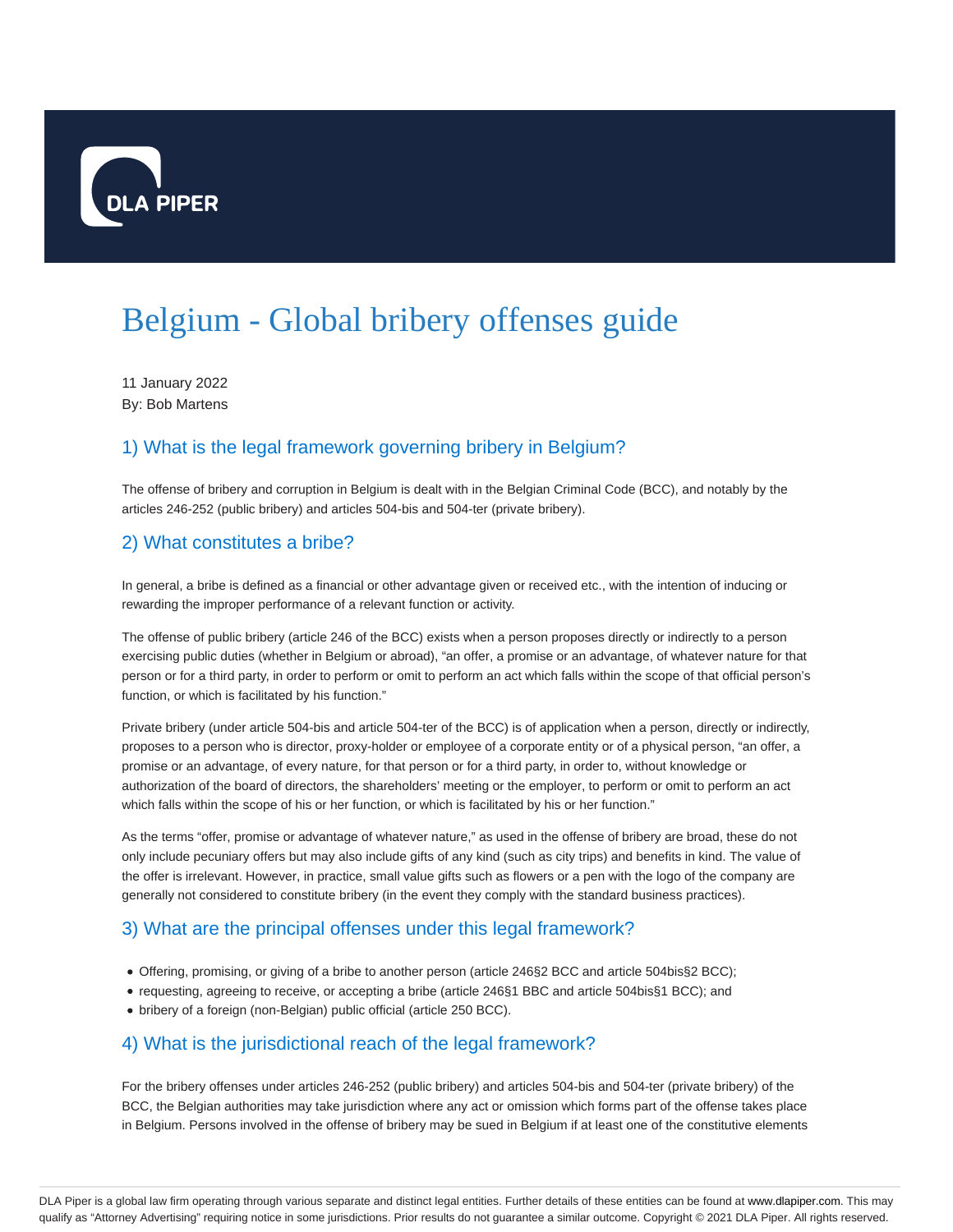of the offense is committed in Belgium.

# 5) Who may be liable for bribery? (public officials, private individuals, legal entities etc.)

Private individuals, public officials and companies (further to article 5 of the BCC) can be prosecuted for bribery offenses under the relevant Belgian legislation and notably for the offenses triggered by the articles 246-252 (public bribery) and articles 504-bis and 504-ter (private bribery).

In practice, both individuals and legal entities may be summoned to appear before the Belgian criminal courts.

#### 6) Can a parent company be liable for its subsidiary's involvement in bribery?

As the parent company and the subsidiary are separate legal entities, the parent company is not liable for the acts if its subsidiary. As a result, the parent company will only be criminally liable if it commits all of the constituent elements of the relevant bribery offense.

The rules of complicity are also applicable to legal entities. For example, the parent company may be liable in circumstances where it has instructed the subsidiary to commit bribery.

# 7) Are facilitation payments (i.e. small payments to speed up routine governmental action) considered bribes?

As a rule, facilitation payments are forbidden under Belgian law.

Facilitation payments are considered bribery, no matter how small the amount.

#### 8) Does the legal framework restrict political and charitable contributions?

A political (if permitted, see hereunder) or charitable contribution, irrespective of the amount, could be considered a bribe if it is given or received with the intention of inducing a person to act improperly, or as a reward for having done so.

It must be noted that with respect to political contributions, reference must be made to the Belgian political financing legislation (and notably the Act of July 4, 1989) which states that political parties and members thereof are not permitted to receive from an individual a contribution in excess of EUR500 per year. Furthermore, an individual may not contribute more than EUR2,000 per year to political parties and politicians. Also, any contribution made by an individual to a political party of EUR125 or above must be registered by the political party. Legal entities are totally restricted from making political contributions.

# 9) Does the legal framework place restrictions on corporate hospitality?

The Belgian legal framework makes no express provisions with regard to corporate hospitality and any financial or other advantage given in that context would fall to be assessed by reference to the provisions described in this note.

Bribery does not depend on the number or value of the gifts or presents or promises.

It would not be against the law to provide small promotional items as part of normal business life to Belgian officials. In practice, the value of such gift should not exceed, on a cumulative basis, EUR30-50 per year and per official.

However, as the slightest element of bribery intent could be retained, it is recommended that such gifts only be offered at the occasion of recognized social events such as the end of the year, birthday, promotion or retirement.

Under their own disciplinary regulations, Belgian officials are under the obligation not to accept any gift or other presents (other than small value gifts from other public servants).

# 10) Are there any defenses for bribery offenses?

There are no specific statutory defenses to charges under the articles 246-252 (public bribery) and articles 504-bis and